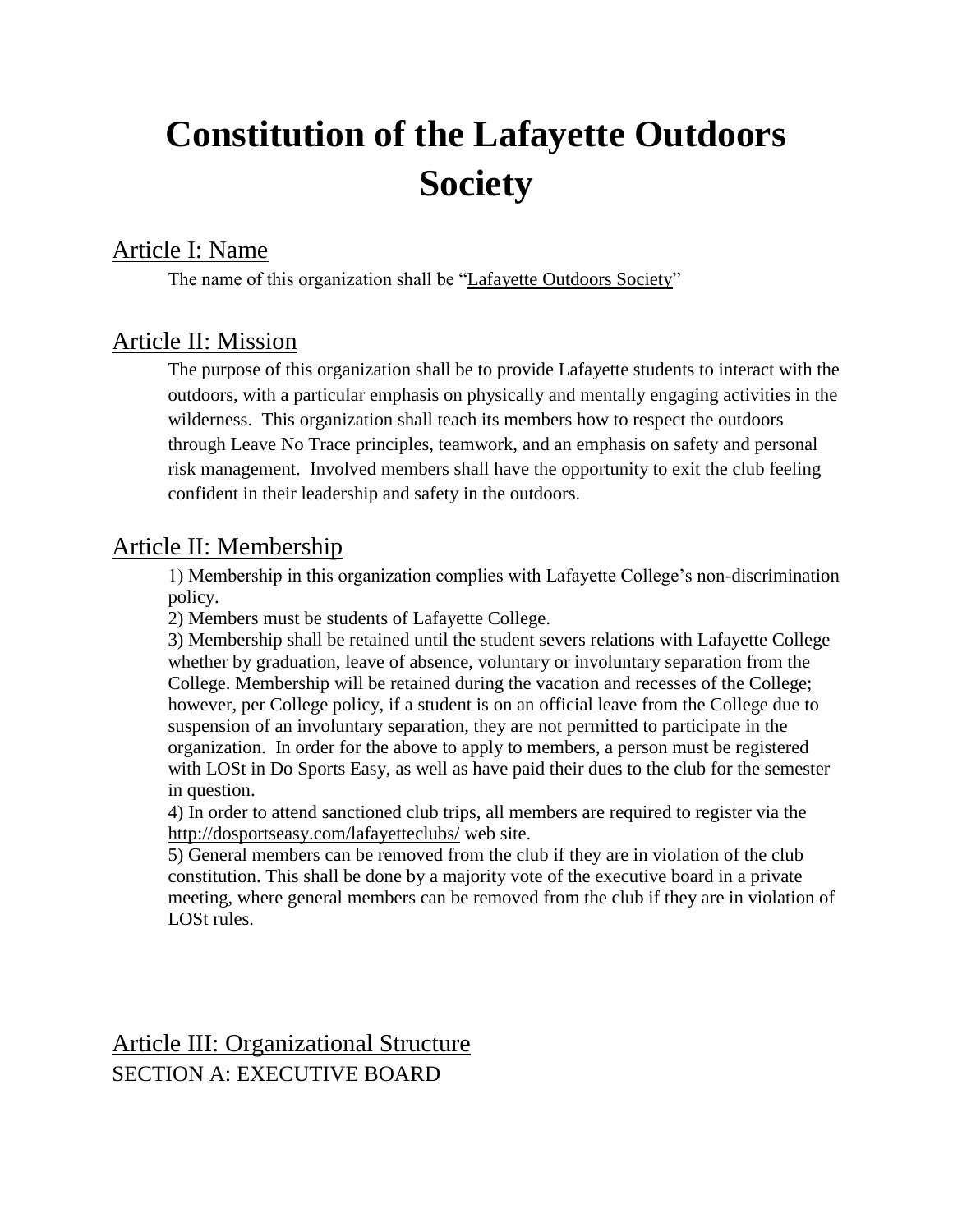The club shall be governed by an executive board consisting of a President, Vice-President, Secretary, Treasurer, and Public Relations. The duties of each position are stated below:

**The President:** The president shall oversee all activities of the group. In the event of another board member's absence, or if that board member is no longer able to fulfill the responsibilities of their role, the president shall assume their duties. They shall act as the liaison to other clubs and organizations on campus. The president is the chair of the board, and will run the weekly general meetings.

**The Vice-President:** The Vice-President shall assist the president in all of their duties, and will assume those duties in the president's absence. The Vice-President will also be in charge of setting and controlling safety standards for all events that the club puts on.

**The Secretary:** The Secretary will be responsible for maintaining and publishing minutes at every general meeting, and for handling any forms, reports, letters, or other administrative paperwork for the club. They shall also notify members of all of the club's upcoming activities.

**The Treasurer:** The Treasurer shall maintain records of the financial transactions of the group and is responsible for maintaining the budget. The treasurer shall ensure that any member who makes a purchase for the club is reimbursed. They must be knowledgeable of the financial procedures for the club, and will assist in the preparation of the annual budget proposal to the Student Government.

**Public Relations:** The Public Relations head shall be responsible for this organization's campus presence, as well as advertising events. They will also manage the organization's social media accounts and website. They are also responsible for the club's presence at Involvement fairs.

**Impeachment:** Impeachment of any board member may occur if the person fails to uphold his or her duties, or if he or she does not adhere to the mission of the Outdoors Society. The impeachment shall require a discussion among the current board members and committee heads, followed by a 4/5 vote by the board and a minimum 2/3 vote by the committee heads.

In addition, the club will appoint an equipment manager who will be charged with overseeing the purchasing, maintenance, storage, and distribution of club equipment. The executive board shall be elected by the general membership of the club at the closet general body meeting before November 20th, to apply for the following academic year.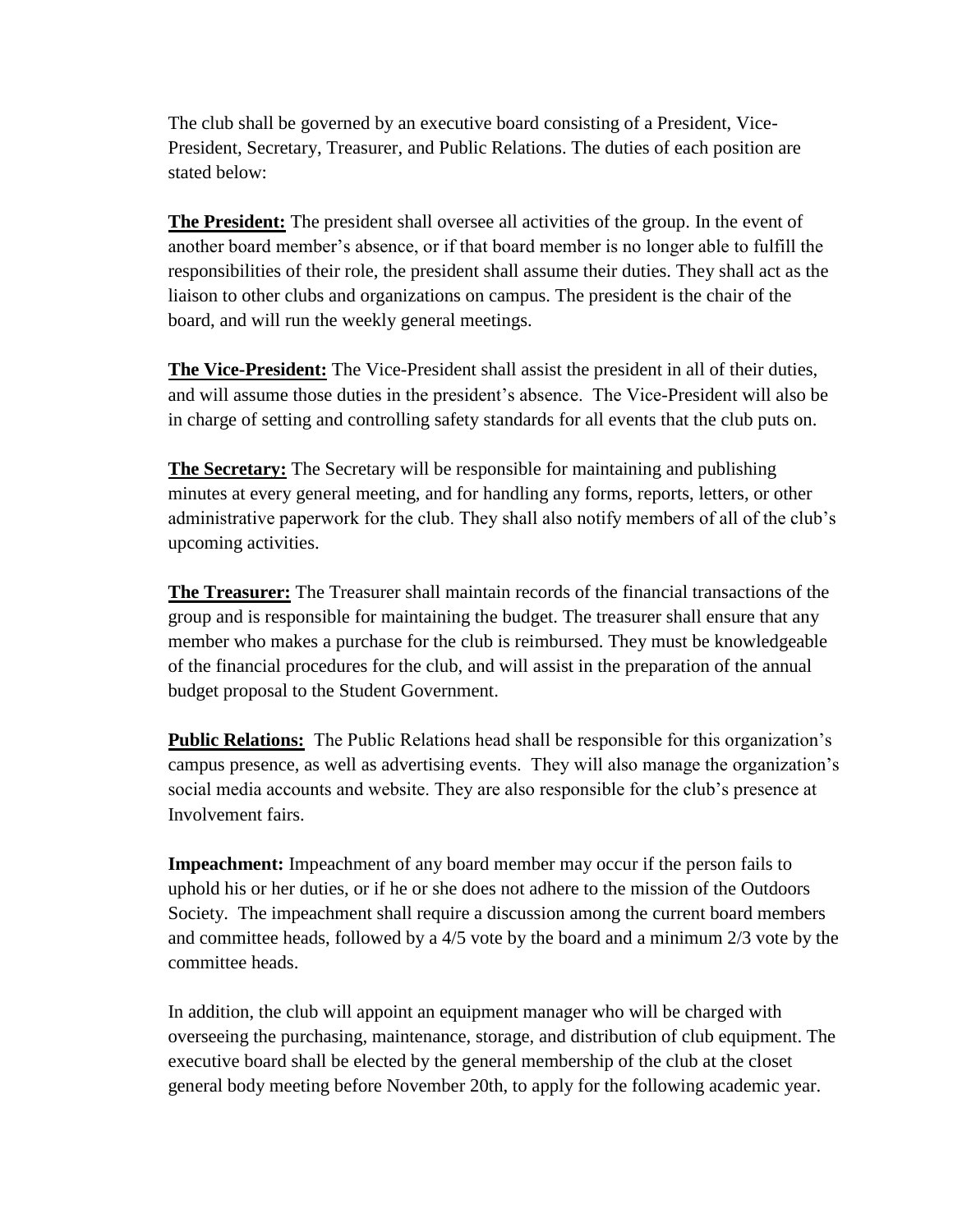#### SECTION B: ELECTIONS

The election will take place in the order of President, Vice-President, Secretary, and Treasurer. In order to run for election to the executive board, a member must be nominated for the position. Members may nominate themselves. Once all nominations have been heard, the members present at the election will vote, and the candidate who receives the most votes will be appointed to the position. Elected board members will hold their positions throughout the following academic year. The instructor is not a part of the executive board and may not vote, yet can assist in an advisory position. Team captains and chairs are a part of the board not the executive, meaning they have administrative privileges yet may not vote.

#### SECTION C: SUBCOMMITTEES

The club shall be organized into a number of subcommittees, each of which will be dedicated to a specific outdoor activity or set of activities. The subcommittees could include, but are not limited to:

- Hiking
- Camping
- Hammocking
- Water Sports
- Cycling
- Rock Climbing

New subcommittees may be proposed by any active member of the club to the executive board, who will then present the new subcommittee to the general body for a vote. If a majority of those members present and voting are in favor of the new subcommittee then it will be initiated. Each subcommittee would ideally be led by one of the executive board members, but in the event that a new subcommittee is added, this will not necessarily be the case. Each subcommittee will have two committee heads. The leaders of the subcommittees are referred to as "Chair" and are responsible for planning and running the weekend outings for their particular subcommittee, and for reporting on the sub committee's activities.

#### SECTION D: COMPETITIVE TEAMS

The club shall have a competitive cycling team and rock climbing team. These teams shall be headed by their respective committee chair and shall be referred to as "Captain." They act in both capacities as Chair and Captain. Captains are responsible for organizing practices, practice space, coordinating gear, and scheduling competitions which comply with Lafayette Policies.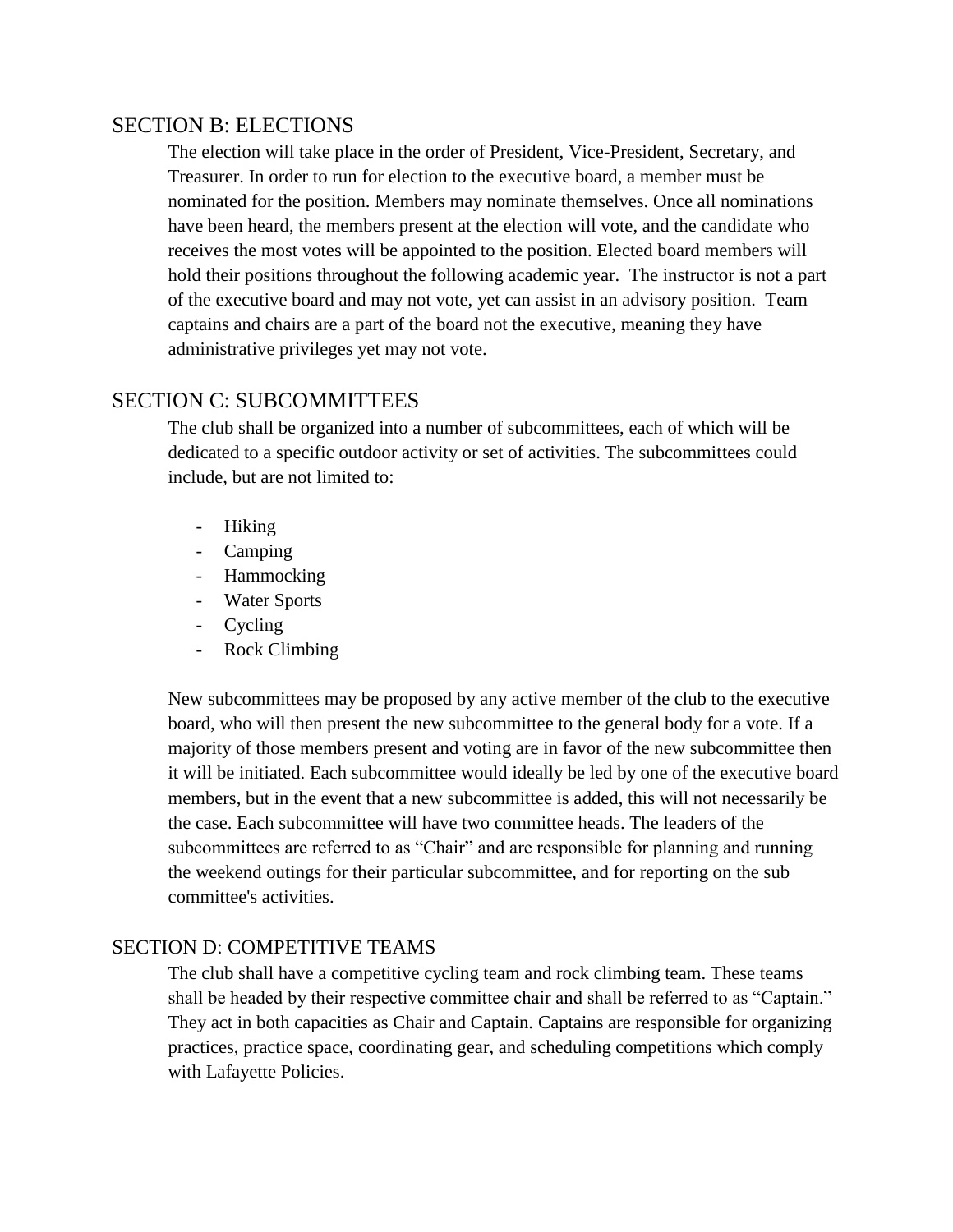### Article IV: Procedures

The club board shall hold meetings once a week. These meetings should occur at the beginning of the week and will be open to the general membership. The quorum needed to hold an effective board meeting shall be five members of the board. The purpose of the weekly meetings will be to review the club's activities over the past week, plan outings for the upcoming weekend, and discuss any administrative issues. The president and vice-president will plan and run the meetings. It will be the responsibility of the secretary to take down minutes and publish these in email format for the membership. These minutes will include details about upcoming outings. Any discussions or debates will follow Robert's Rules of Order.

If a club member wishes to lead a trip, they must attend the weekly meeting beforehand. If they are not trip leader certified and van certified, they must co-sponsor their trip with members who are.

Changes to trips must be made at least one day in advance. In order to make changes to a trip all other trip co-leaders and van drivers must agree to the changes, and the board must approve any changes.

Funding for trips and purchases of gear will be discussed and allocated at weekly board meetings. If additional information is needed outside of board meetings, the treasurer functions as the point of contact.

Club gear may be borrowed for trips unaffiliated with the club, however the gear must be approved in advance by the board and the borrowers of said gear must agree to treat the borrowed equipment with respect. The cost of replacing equipment deemed by the board to be damaged due to the borrower's misuse/negligence will be charged to the misuser. Borrowers will be informed of this clause before they take equipment. Club trips always take priority over personal trips.

#### Article V: Amendments

Amendments to this constitution may be proposed by any active member of the club at any of the weekly general meetings. The amendment will be proposed to the executive board, who will then present it to the general body for a vote. If, after voting, a 2/3 majority has voted in favor of the new amendment, then the constitution shall be amended.

## Article VI: Risk Management

All club led trips will have a designated trip leader and at least one safety officer in attendance for every eight members present. Safety officers must have a currently valid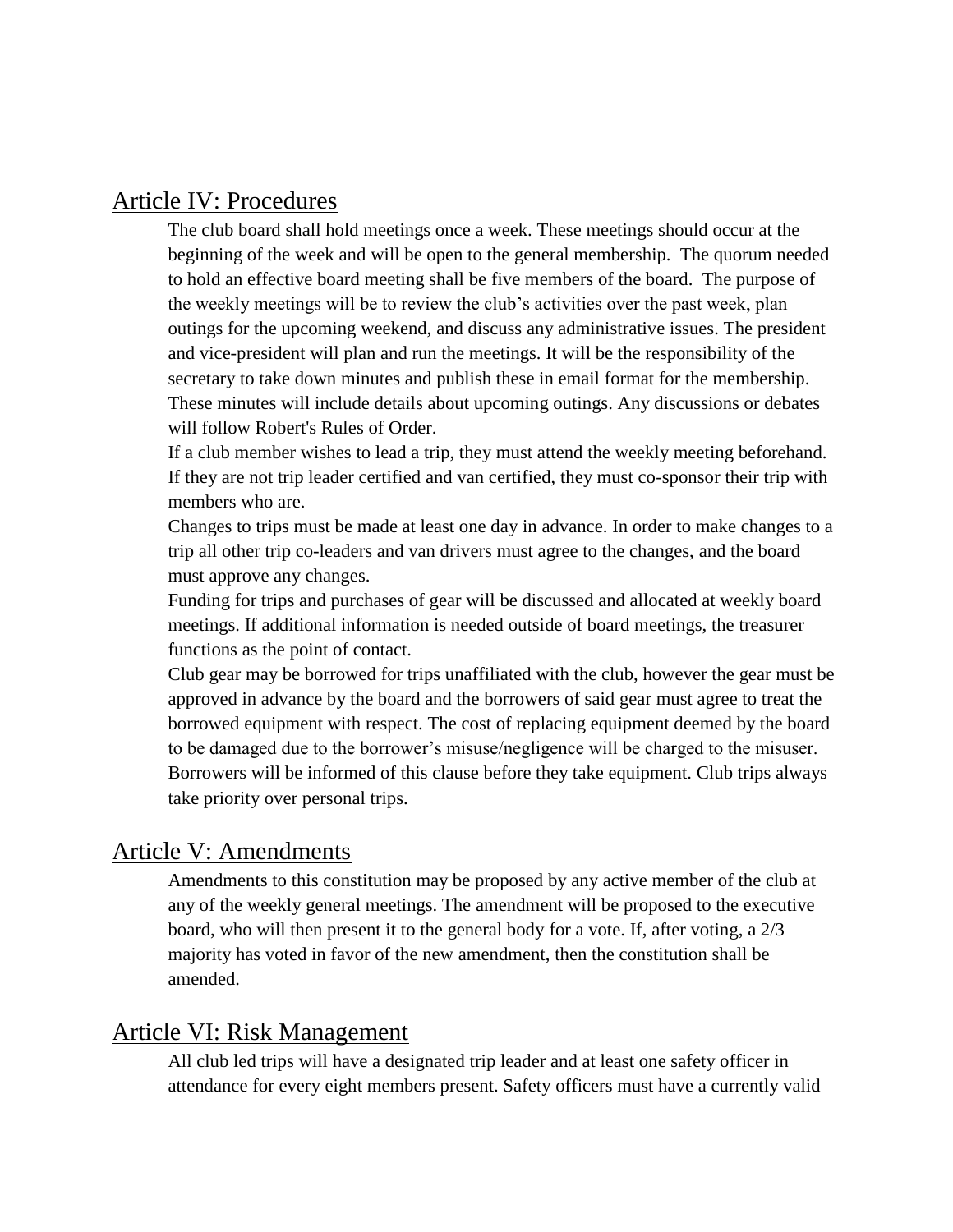CPR/First Aid certification and be registered in DSE as a safety officer. All trips under control of the Lafayette Outdoors Society must also have a first aid kit on hand that is properly stocked to attend to all, even severe injuries. In the case of a severe injury or upon the request of a participant, EMT or first responders will be called. If first responders are called to an accident, the cost will have to either be handled by the student or students insurance.

All trips will be documented and logged in a "Trip Log Book" which will record trip location, duration, and attendees.

All members in attendance of an event must either use pre approved LOSt owned gear, professionally provided gear, or have personal adequate certified specialty gear. Basic gear such as shoes and clothes are a necessity for all members in attendance.

In regards to watersports, participants must have passed a swim test administered by the College and in the case of kayaking, have passed a kayak specific water test, administered by the College.

#### **SECTION 2: FINANCES**

The Treasurer is primarily responsible for the keeping of club funds and records. Their work is verified and approved by the President and/or Vice President at weekly officer meetings. All funds that the club receives is provided by the Lafayette college student government organization and therefore is managed by them. All funds that the club receives for each request is used for the purpose of the request in full.

#### **SECTION 3: HAZING**

Hazing policy: Lafayette College and Pennsylvania State Law requires that no student participates in and that no student organization allows any of its new members, members, or others to participate in any pre-membership ceremony or practice that involves mental or physical exhaustion or abuse, or in any way interferes with the students' mental or physical ability to perform their work at Lafayette College. These rites must not reflect unfavorably upon either the group or the College or be of a dangerous, rude, or demeaning nature. The President is responsible for ensuring that members understand this policy and that (1) members will be held responsible for violations of this policy and (2) the student organization itself may face charges for violating this policy. For a more comprehensive list of examples of hazing, refer to the Student Handbook.\*

#### **SECTION 4: ADVISOR**

The Lafayette Outdoors Society will hire an advisor every year, which will be a paid position. The advisor must be very comfortable in most if not all outdoor settings, and experienced in a wide range of outdoor activities. The purpose of this advisor is to have a